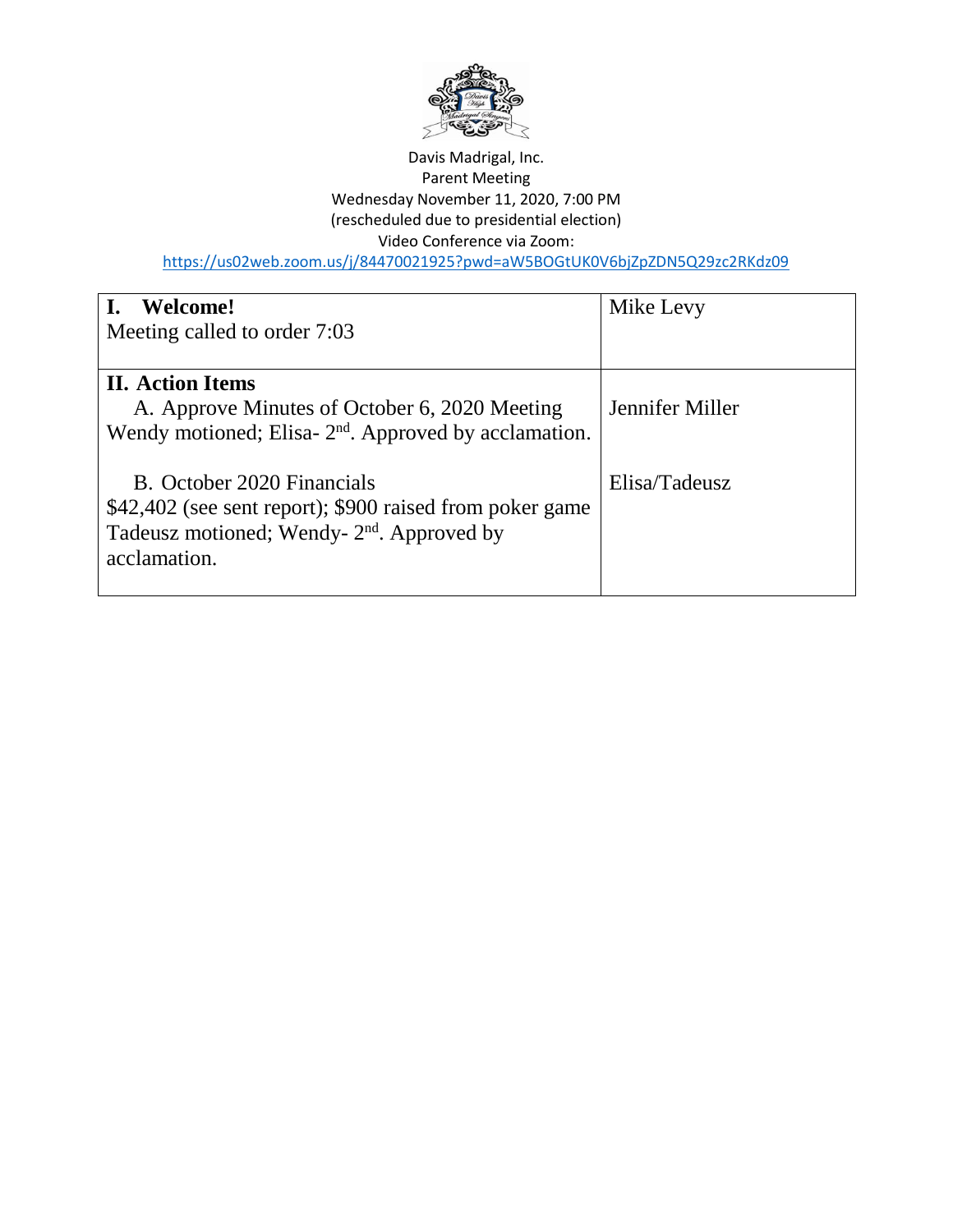

## *Parent Meeting November 5, 2019 Page 2*

| III.<br><b>Reports and Business</b><br>A. President's Report<br>None at this time; miss seeing everyone in<br>person.                                                                                                                                                                                                                                                                                                                                                                                                                                                                                                               | Mike Levy        |
|-------------------------------------------------------------------------------------------------------------------------------------------------------------------------------------------------------------------------------------------------------------------------------------------------------------------------------------------------------------------------------------------------------------------------------------------------------------------------------------------------------------------------------------------------------------------------------------------------------------------------------------|------------------|
| <b>B.</b> Costume Coordinator Report<br>Everyone has polos and sweatshirts. Costumes<br>have been distributed. One more costume to be<br>finished this month.                                                                                                                                                                                                                                                                                                                                                                                                                                                                       | Wendy Haworth    |
| C. Mad Parents Poker Fun! (10/16)<br>It was a success! We may do it again in the<br>spring.                                                                                                                                                                                                                                                                                                                                                                                                                                                                                                                                         | Eric Bastin      |
| D. 2020 Madrigal Dinner: $(12/5)$<br>Everyone should have received email from the<br>Madrigal account with all of the information to<br>purchase links to the Dinner. 7 raffle and 28<br>links purchased so far. Families may also<br>participate- see the information when you<br>purchase your link. Submissions due November<br>20. The link to view the Dinner will be live at a<br>specific time but we can explore different<br>options for access in other time zones. Request<br>for Mike Bobell to send an email reminder to the<br>Alumni. The caterer is booked for next year; no<br>deposit given but holding the date. | Jennifer Chapman |
| E. 2020 Madrigal Dinner: Junior Madrigals<br>We have a total of 13 students participating this<br>year. They have all submitted their recordings.<br>Thanks to Karen, Mica, Jennifer C., Alex Snow<br>for all the support.                                                                                                                                                                                                                                                                                                                                                                                                          | Jennifer Miller  |
| F. 2020 Madrigal Dinner: Raffles                                                                                                                                                                                                                                                                                                                                                                                                                                                                                                                                                                                                    | Jennifer Tan     |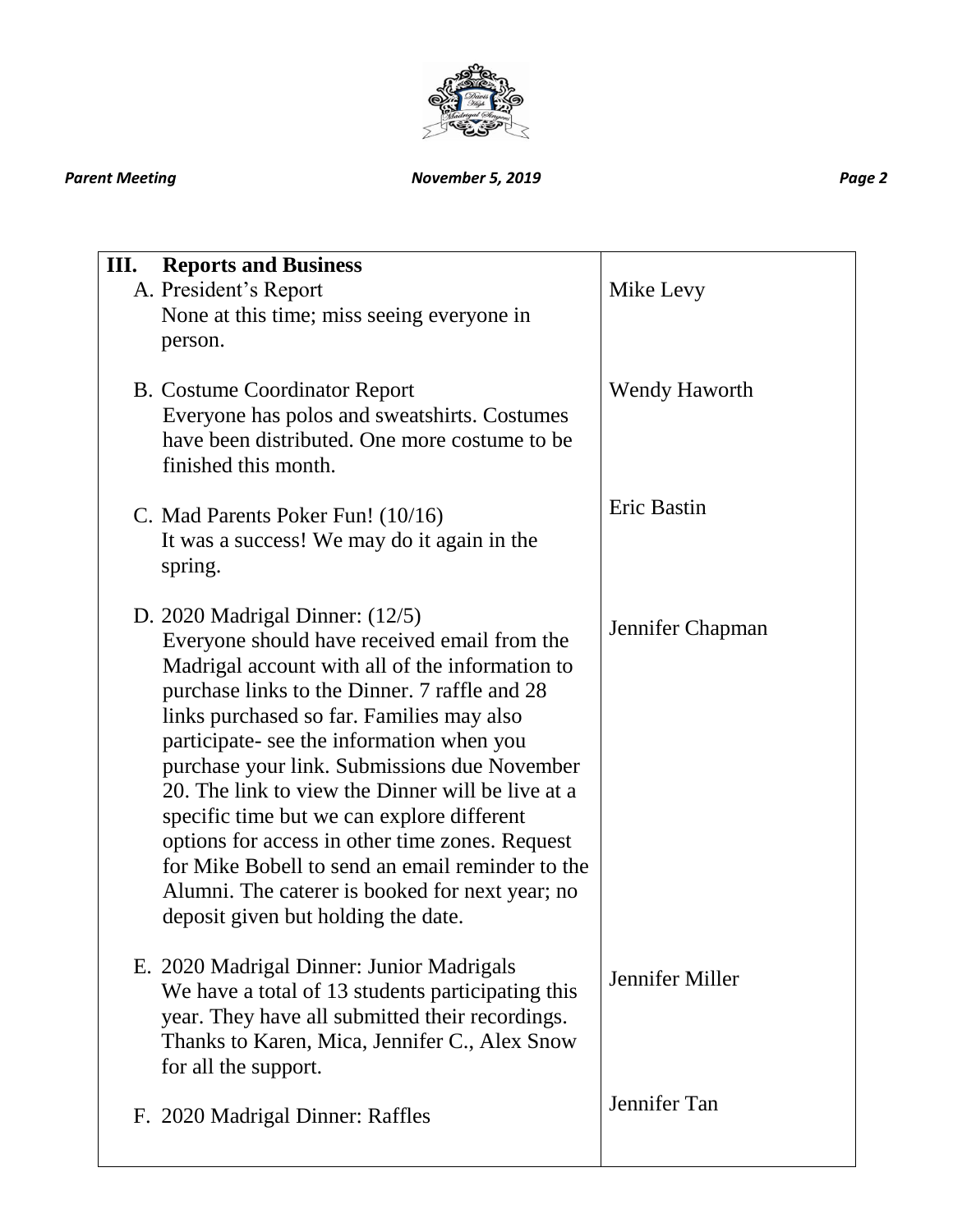

### *Parent Meeting November 5, 2019 Page 3*

| Raffle is donated by the Peri family: 7 day/6<br>night stay at their Italian estate. Will not expire;<br>can plan for post-COVID. Sleeps up to 6 people.<br>We hope you'll buy tickets!                                                                                                                                                                                                                                                                                                                                                                                                                                                                                                                                                                                                                                                                                                                                                                                                                                            |                      |
|------------------------------------------------------------------------------------------------------------------------------------------------------------------------------------------------------------------------------------------------------------------------------------------------------------------------------------------------------------------------------------------------------------------------------------------------------------------------------------------------------------------------------------------------------------------------------------------------------------------------------------------------------------------------------------------------------------------------------------------------------------------------------------------------------------------------------------------------------------------------------------------------------------------------------------------------------------------------------------------------------------------------------------|----------------------|
| G. Students' Report<br>We are finishing up audio/video recordings for<br>the Dinner. Editing is underway. Most students<br>have turned in most of their pieces; section songs<br>and speaking parts and senior song still in<br>progress. Seniors have college applications on<br>their plates. Sections and student leadership<br>meeting are still meeting weekly during this<br>quarter.                                                                                                                                                                                                                                                                                                                                                                                                                                                                                                                                                                                                                                        | Marcin Wroblewski    |
| H. Director's Report<br>Working with students to get all of their<br>recordings turned in. Want to congratulate all of<br>the students on their hard work. Kate is helping<br>with editing videos. Mica is helping to edit<br>audios. Greta is also helping out. Students may<br>not audition for solos, duets, etc. until recordings<br>for all group pieces have been submitted. Please<br>check with your student to make sure they've<br>turned them in. Back to School night tomorrow.<br>Received a grant of \$4000 from PTA for<br>microphones. Eric and Jeff will meet to develop<br>a plan for body mics so they can coordinate use<br>with other systems. Received requests for<br>holiday recordings from: Rotary (Dec 4), City of<br>Davis (Dec 3), Home for the Holidays (date to be<br>confirmed) and Channel 3 (date to be<br>confirmed). Emily Chapman made an<br>announcement about Silent Night- about 1/2<br>students need to re-record by Friday, November<br>13. Kate is compiling a list of who needs to re- | <b>Karen Gardias</b> |